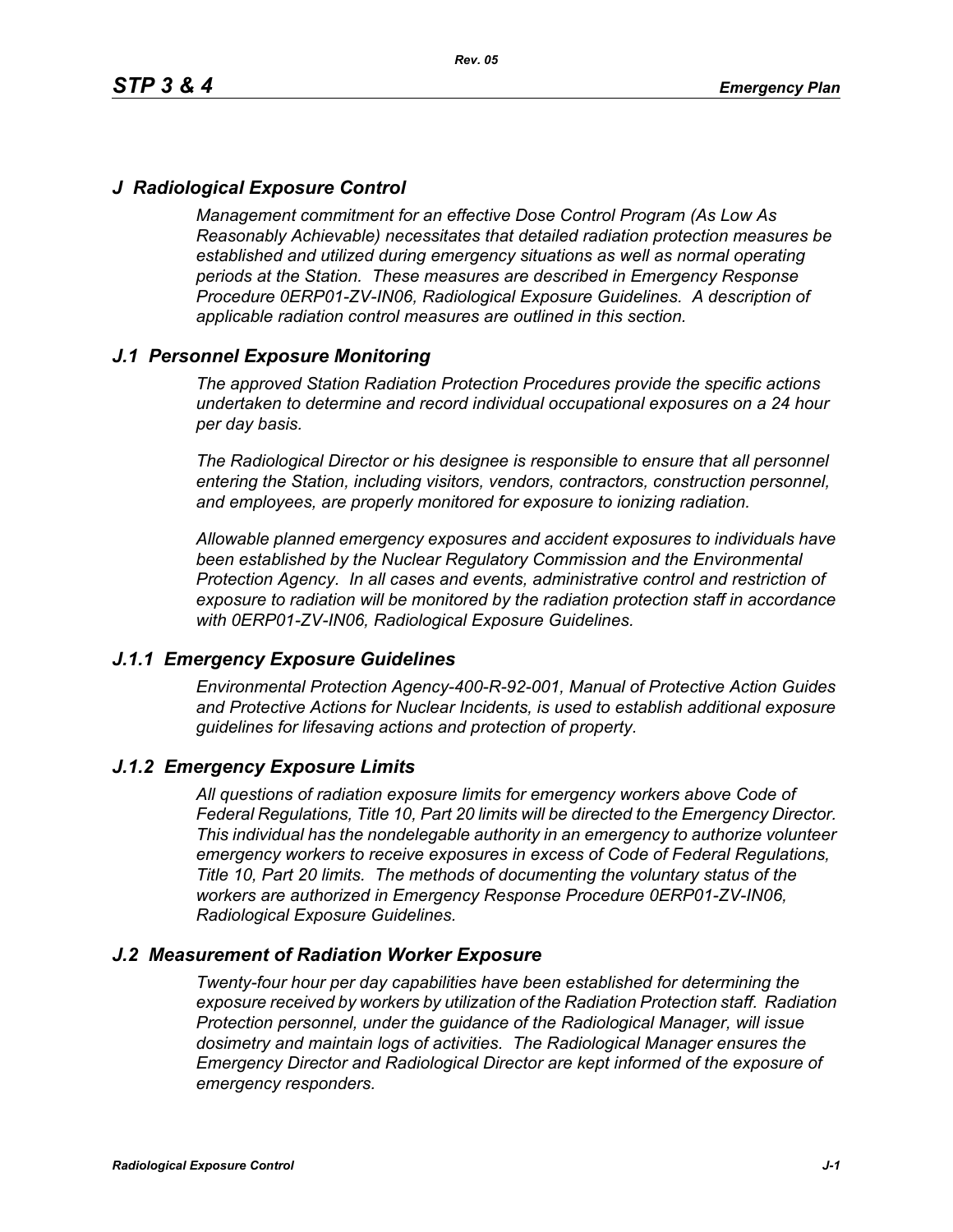## *J.3 Contamination Control and Preventive Measures*

*Preventive measures will be taken to minimize direct exposure to or ingestion of* radioactive materials. This will include timely processing of all solid, liquid, and *gaseous wastes using the Station radioactive waste processing systems in accordance with established plant procedures or other waste processing systems as necessary. Other contamination control measures are described in detail in the Station's Radiation Protection Program, the Emergency Response Procedures, and are summarized as follows:*

*In order to avoid personnel contamination or the spread of contamination in the Station areas, contaminated areas will be designated and clearly identified. Access to these areas will be controlled and appropriate protective clothing will be specified to minimize personnel contamination and the spread of contamination. Limits for the use of protective clothing are specified in the Station Radiation Protection Procedures. Personnel and equipment leaving the controlled area are monitored to assure that the limits for contamination control are met. If personnel become contaminated, Station Radiation Protection operating procedures will be implemented.* 

*In general, contaminated areas and materials are permitted to return to normal use when areas meet the Station Radiation Protection Program contamination limits. Some areas and equipment may be returned to service prior to achieving these limits. In such cases, special precautions and measures are taken to prevent personnel contamination and to limit the spread of contamination.*

### *J.4 Drinking Water and Food Contamination Control*

*Drinking water and food supplies are not allowed in contaminated or potentially contaminated areas. If the potential exists for food or water to become contaminated in normally clean areas, Radiation Protection personnel will perform appropriate surveys and sample analysis, respectively.*

*If contamination is found, appropriate actions will be taken based on the levels of contamination and its location.*

### *J.4.1 Surveys of Emergency Response Facilities*

*Radiological surveys of the emergency response facilities and the assembly area for habitability will be performed on a frequent basis. These surveys will include radiation levels and contamination and airborne radioactivity concentrations. Drinking, smoking, and eating are prohibited during a radiological incident in areas where the potential for contamination exists.*

#### *J.4.2 Airborne Releases*

*In the event of an airborne release of radioactive materials, samples will be collected by Station personnel, and State and other agencies. These samples are analyzed and the results recorded and reported to the Emergency Director and the Department of State Health Services for appropriate offsite protective action recommendation decisions.*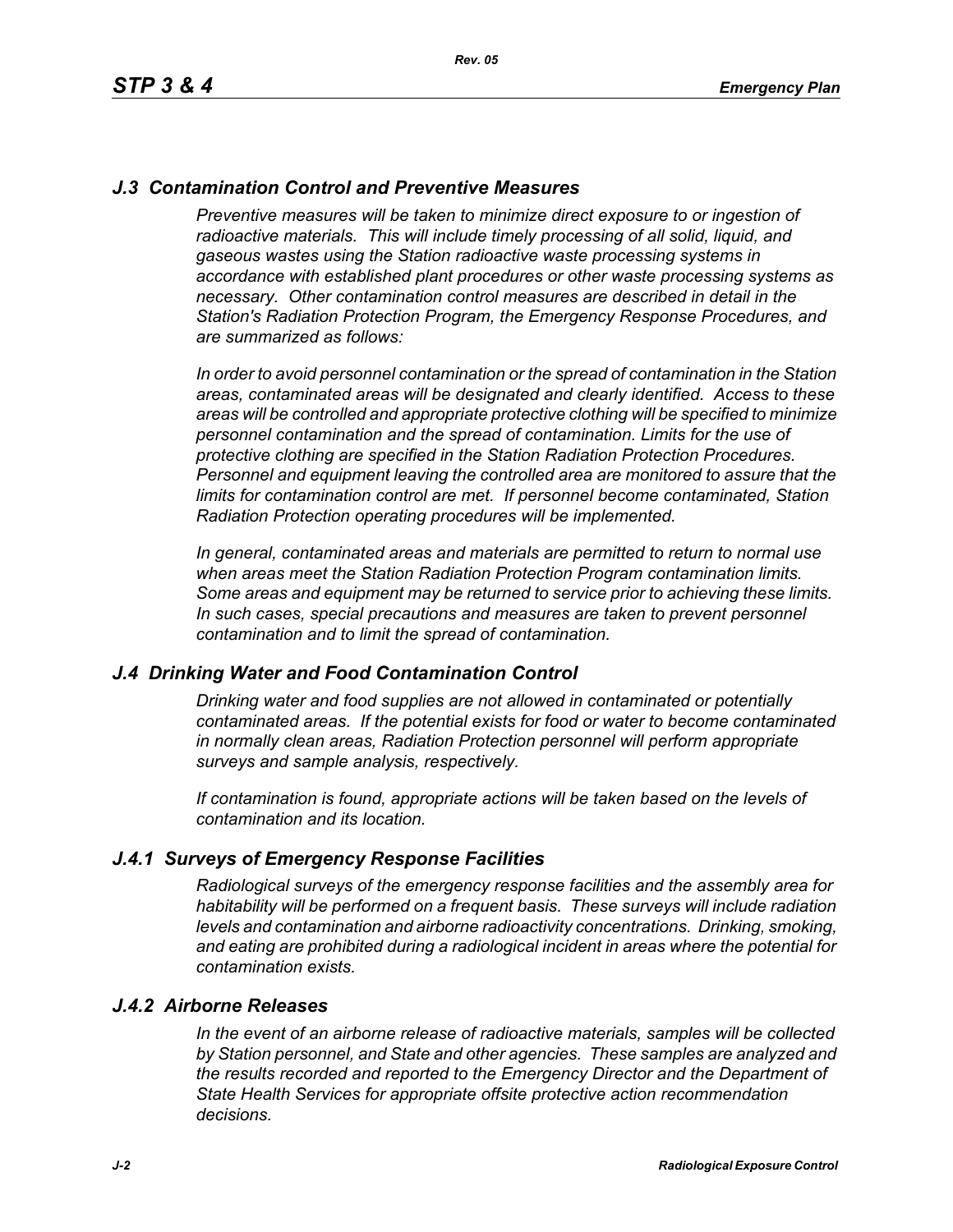# *J.4.3 Colorado River & Selected Wells*

*Selected wells are analyzed for radioactivity as part of the Radiological Environmental Monitoring Program at the Station. Surface water from the Colorado River is sampled at several locations upstream and downstream of the Station's river discharge. These samples are analyzed for gross activity as part of the Radiological Environmental Monitoring Program.*

### *J.5 Radiological Medical Considerations*

*Responses to personnel injuries are in accordance with guidelines set forth in 0POP04-ZO-0004, Personnel Emergencies and 0PGP03-ZA-0106, Emergency Medical Response Plan. Normally, in the event a personnel injury occurs in a Radiologically Controlled Area and the person requires offsite medical aid, the person will be taken to the Radiologically Controlled Area Access Control Point. The person is monitored for contamination and, if found to be below the levels for personnel contamination, the person is treated as a normal industrial accident and first aid will be supplied by Station medical assistance personnel. If additional treatment is required, the Station shall transport the person to the Matagorda General Hospital or Palacios Community Medical Center for treatment. Transportation will be provided by the site with Station medical staff in attendance or a contractor ambulance service.*

### *J.5.1 Personnel Contamination*

*In the event, the person is contaminated above the levels for personnel contamination, reasonable efforts will be made to decontaminate the person at the Radiologically Controlled Area Access Control Point. If this can not be done due to the nature of the injury and/or hospitalization is required immediately, medical treatment and transportation to the hospital will take priority. The person will be placed in clean protective clothing or wrapped in a clean blanket time permitting, to minimize the spread of contamination.*

### *J.5.2 Health Physics Supervision*

*A Radiation Protection Technician will accompany the individual to the hospital. Health Physics Supervision should meet the person at the hospital. The medical facility will be notified when a contaminated patient is being transported for treatment to allow for establishment of the radiological treatment area.*

## *J.5.3 Hospital Procedures*

*When the victim arrives at the medical facility, the staff of the hospital will follow their procedures to handle this type of injury. Radiation Protection personnel will conduct surveys to ensure that contamination levels are kept to a minimum and will monitor for contamination until cleanup has been satisfactorily completed.*

### *J.5.4 Contaminated Items*

*Contaminated items will be returned to the Station for decontamination or disposal.*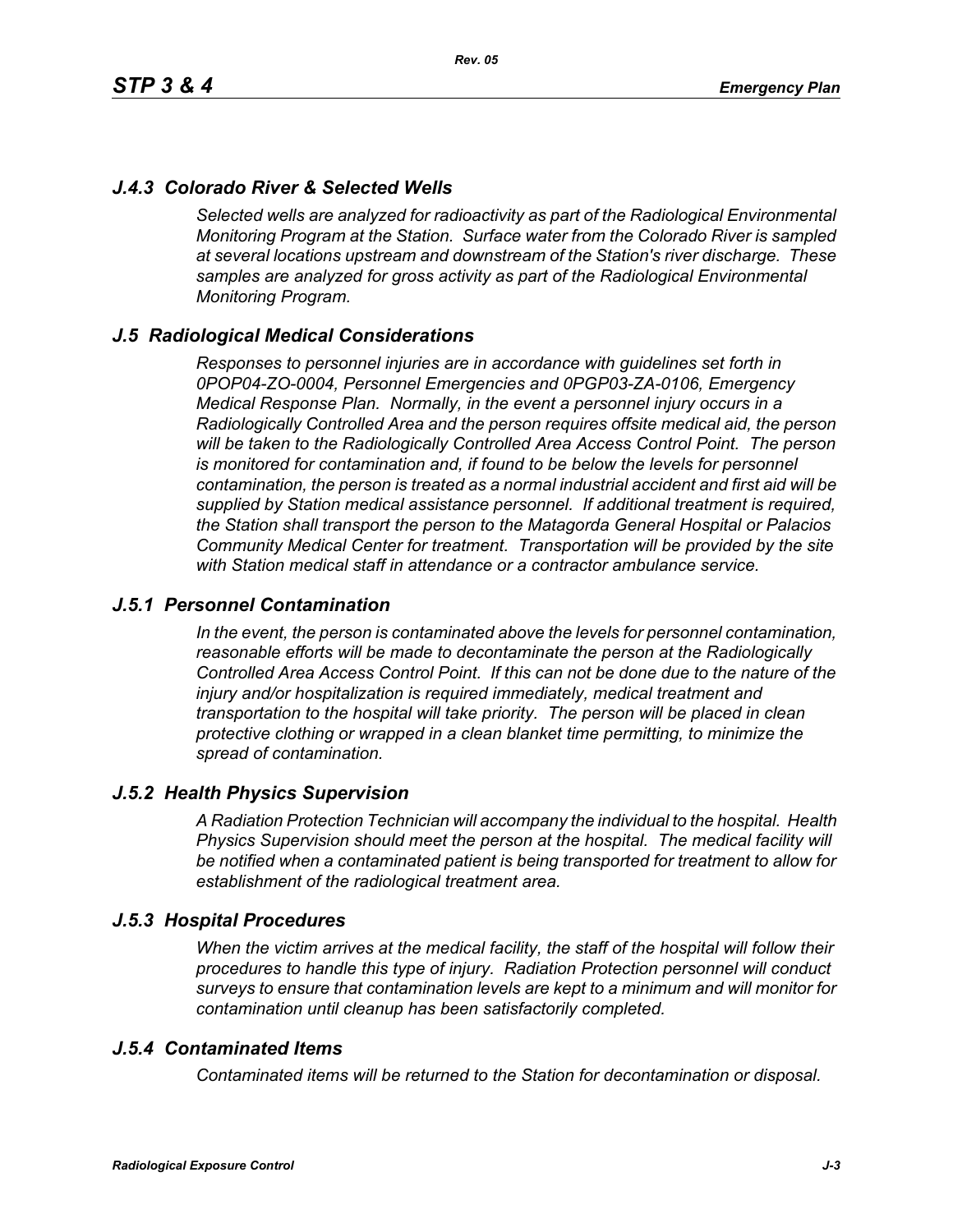## *J.5.5 Radiological Surveys*

*Radiation Protection personnel will perform radiological surveys and assist with establishing radiologically controlled area boundaries in the medical facilities.*

## *J.6 Personnel Evacuation from Station*

- **Personnel evacuated from the site due to a site evacuation shall go to an offsite** *Reception Center or home as determined by the Emergency Director.*
- *Reception centers are activated by the Matagorda County Emergency Management Director.*
- *The Bay City Reception Center is located at the McAllister Middle School.*
- *The Palacios Reception Center is located at the Palacios High School Field House.*
- *At the reception center, Station personnel are monitored for contamination and decontaminated, as necessary, and are registered and given emergency assistance by the reception center staff.*
- *Reception center operations are fully discussed in the Matagorda County Emergency Management Plan and Procedures.*

### *J.7 Offsite Assessment, Evaluation*

*For areas beyond the owner-controlled boundary of the Station, the Department of State Health Services, with assistance from the Governor's Division of Emergency Management, is responsible for the assessment and evaluation of protective action recommendations for the at-risk areas. The Matagorda County Emergency Management Director has the authority to accept, authorize, and implement protective actions.*

- *The State of Texas radiological monitoring teams will identify contamination and/or radiation levels and assist in controlling access within the affected area.*
- *Other state agencies will take action, as necessary, to assess and control land, water, and air within the affected area for public, commercial, and agricultural use.*

## *J.8 Tools and Equipment*

*All tools and items of equipment used in the Radiologically Controlled Areas must be checked for contamination before being taken from the Radiologically Controlled Area.*

- *Vehicles leaving the site will be monitored and decontaminated, as necessary.*
- **Emergency vehicles on life saving missions will not be delayed for radiological** *considerations.*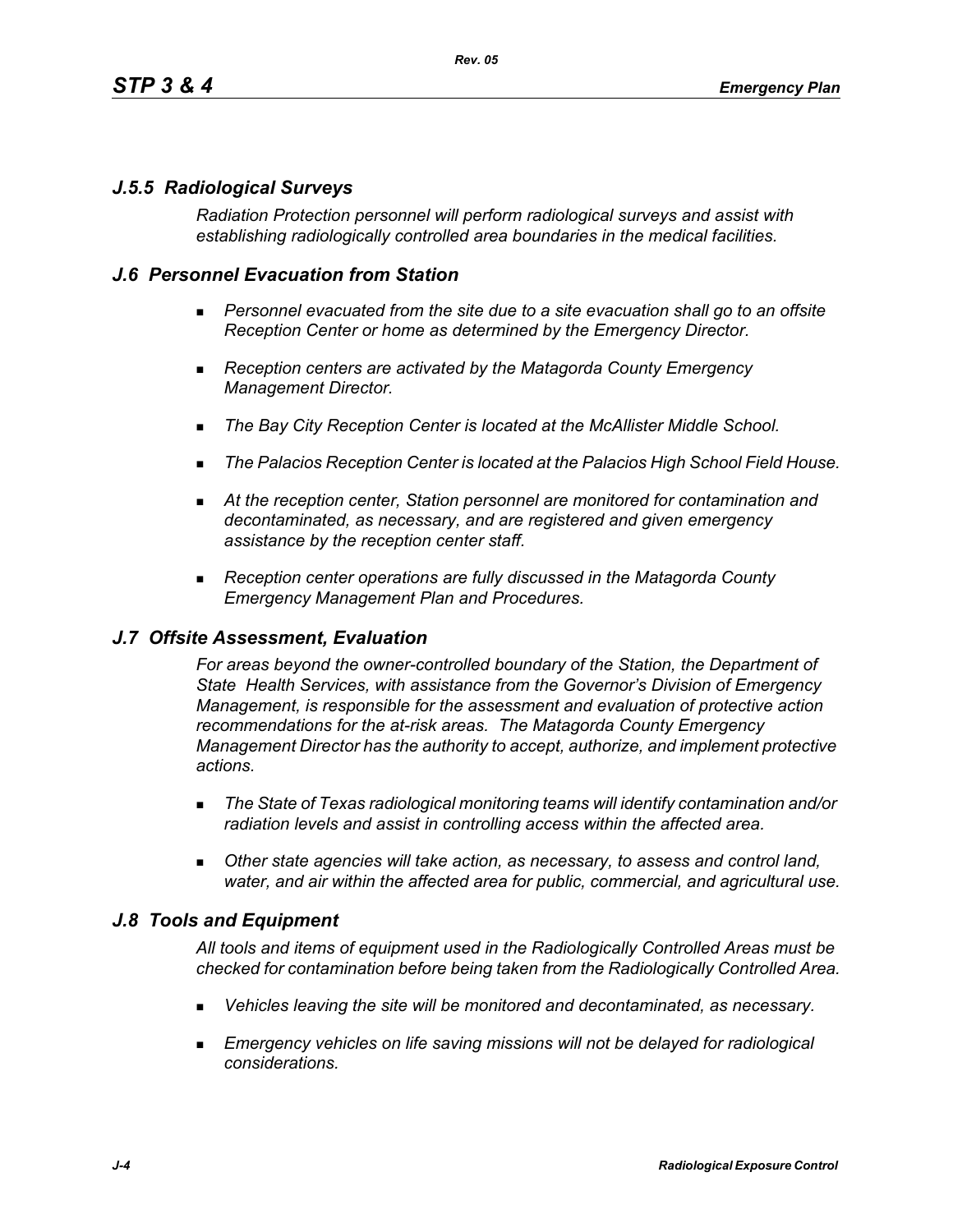## *J.9 Exposure to Airborne Contamination*

*In the event of a major radiation emergency, exposure to airborne concentration of radioactivity will be limited by the following policy:*

- *Whenever practicable, total internal exposure of any individual during an emergency should be maintained As Low As Reasonably Achievable.*
- *Respiratory protection will be used whenever appropriate.*
- *Exposure limits for noble gases are based on beta plus gamma radiation effects to the skin and lens of the eyes.*
- **Potassium Iodide should be issued to all onsite personnel on a voluntary basis at** *a General Emergency or when dose projections onsite or survey results projected exceed twenty-five (25) rem Committed Dose Equivalent to the thyroid. The issuance shall be determined by the Emergency Director and Radiological Director.*

## *J.10 Radiation Monitoring System*

*The Radiation Monitoring System monitors radioactivity in the station. This system, consisting of two subsystems, provides monitoring capability for area radiation and process/effluent stream radiation monitoring. The process/effluent Radiation Monitoring System is comprised of two smaller subsystems, the Liquid Monitoring System, and the Atmosphere Monitoring System. These Subsystems are described in Section H of this Plan and in the Station Final Safety Analysis Reports Section 9.0, 11.0, and 12.0. The Radiation Monitoring System is designed to provide output in normal and emergency operating ranges and is designed to operate in emergency radiation fields.*

### *J.10.1 Model Description*

*The dose assessment models described in procedure 0ERP01-ZV-TP01, Offsite Dose Calculations, provides site specific estimates and predictions of atmospheric effluent transport and diffusion during and immediately after an airborne release. The diffusion model used meets the criteria of a Class A model as defined in NUREG-0654/FEMA-REP-1, Rev. 1 and additionally can perform X/Q calculations, dose and dose rate projections, and deposition rates for the Plume Exposure Pathway Emergency Planning Zone.*

## *J.10.2 Area and Process/Effluent Systems*

*The Area and Process/Effluent Radiation Monitoring Systems are used to classify and assess radiological conditions in accordance with the Station Technical Specifications. These parameters have specific relationships to the Emergency Action Level scheme for classifications of an event by the Initiating Conditions scheme of Section D of this Plan.*